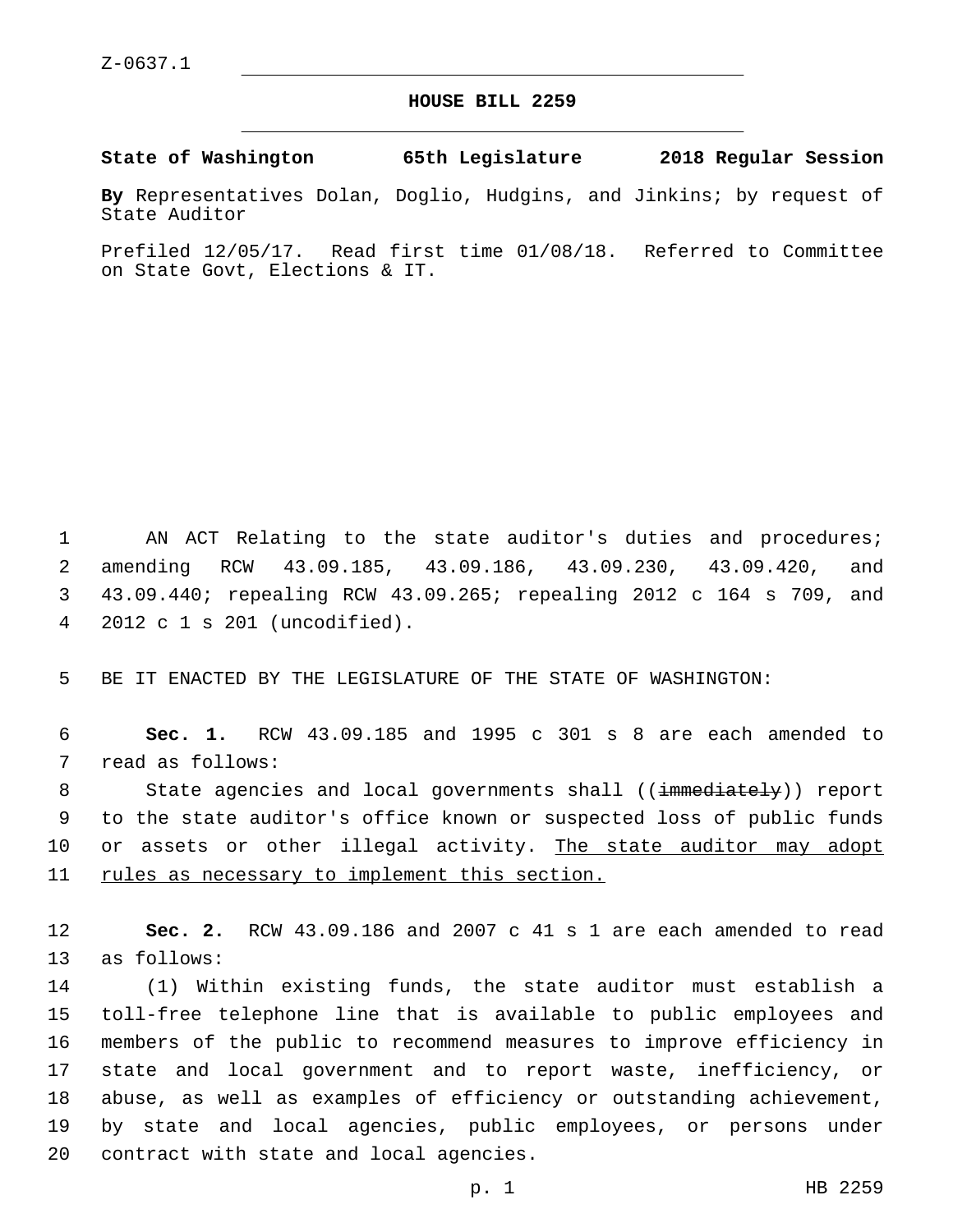(2) The state auditor must prepare information that explains the purpose of the hotline, and the hotline telephone number must be prominently displayed in the information. Hotline information must be posted in all government offices in locations where it is most likely to be seen by the public. The state auditor must publicize the availability of the toll-free hotline through print and electronic media and other means of communication with the public.

 (3) The state auditor must designate staff to be responsible for processing recommendations for improving efficiency and reports of waste, inefficiency, or abuse received through the hotline. The state auditor must conduct an initial review of each recommendation for efficiency and report of waste, inefficiency, or abuse made by public employees and members of the public. Following the initial review, the state auditor must determine which assertions require further examination or audit under the auditor's current authority and must 16 assign qualified staff.

 (4) The identity of a person making a report through the hotline, by email through the state auditor's web site, or other means of communication is confidential at all times unless the person making a report consents to disclosure by written waiver, or until the investigation described in subsection (3) of this section is complete. All documents related to the report and subsequent investigation are also confidential until completion of the investigation or audit or when the documents are otherwise 25 statutorily exempt from public disclosure.

 (5) The state auditor must prepare a written determination of the results of the investigation performed, including any background information that the auditor deems necessary. The state auditor must report publicly the conclusions of each investigation and recommend ways to correct any deficiency and to improve efficiency. The reports 31 must be distributed to the affected state and local agencies.

 (6) The state auditor must provide an annual overview and update of hotline investigations, including the results and efficiencies achieved, to the legislature and to the appropriate legislative committees.35

 **Sec. 3.** RCW 43.09.230 and 1995 c 301 s 12 are each amended to 37 read as follows:

 The state auditor shall require from every local government financial reports covering the full period of each fiscal year, in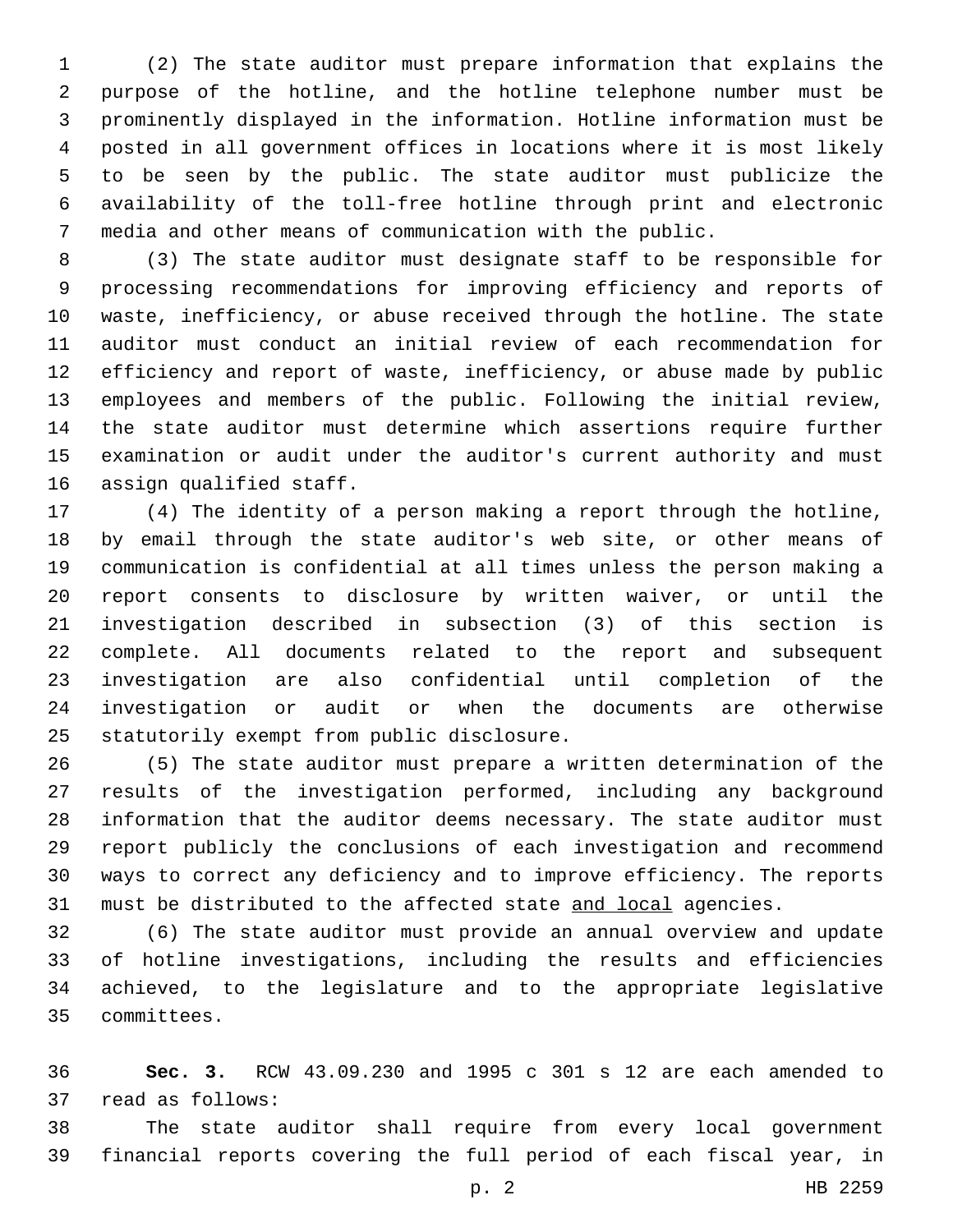accordance with the forms and methods prescribed by the state auditor, which shall be uniform for all accounts of the same class.

 Such reports shall be prepared, certified, and filed with the state auditor within one hundred fifty days after the close of each 5 fiscal year.

 The reports shall contain accurate statements, in summarized form, of all collections made, or receipts received, by the officers from all sources; all accounts due the public treasury, but not 9 collected; and all expenditures for every purpose, and by what authority authorized; and also: (1) A statement of all costs of ownership and operation, and of all income, of each and every public service industry owned and operated by a local government; (2) a statement of the entire public debt of every local government, to which power has been delegated by the state to create a public debt, showing the purpose for which each item of the debt was created, and 16 the provisions made for the payment thereof; and (3) a classified statement of all receipts and expenditures by any public institution; ((and (4) a statement of all expenditures for labor relations consultants, with the identification of each consultant, compensation, and the terms and conditions of each agreement or  $\ar{r}$  arrangement;)) together with such other information as may be 22 required by the state auditor.

 The reports shall be certified as to their correctness by the state auditor, the state auditor's deputies, or other person legally 25 authorized to make such certification.

 Their substance shall be published in an annual volume of comparative statistics at the expense of the state as a public 28 document.

 **Sec. 4.** RCW 43.09.420 and 1993 c 216 s 1 are each amended to read as follows:30

 As part of the routine audits of state agencies, the state auditor shall audit all revolving funds, local funds, and other state funds and state accounts that are not managed by or in the care of the state treasurer and that are under the control of state agencies, including but not limited to state departments, boards, and commissions. In conducting the audits of these funds and accounts, the auditor shall examine revenues and expenditures or assets and liabilities, accounting methods and procedures, and recordkeeping practices. ((In addition to including the results of these

p. 3 HB 2259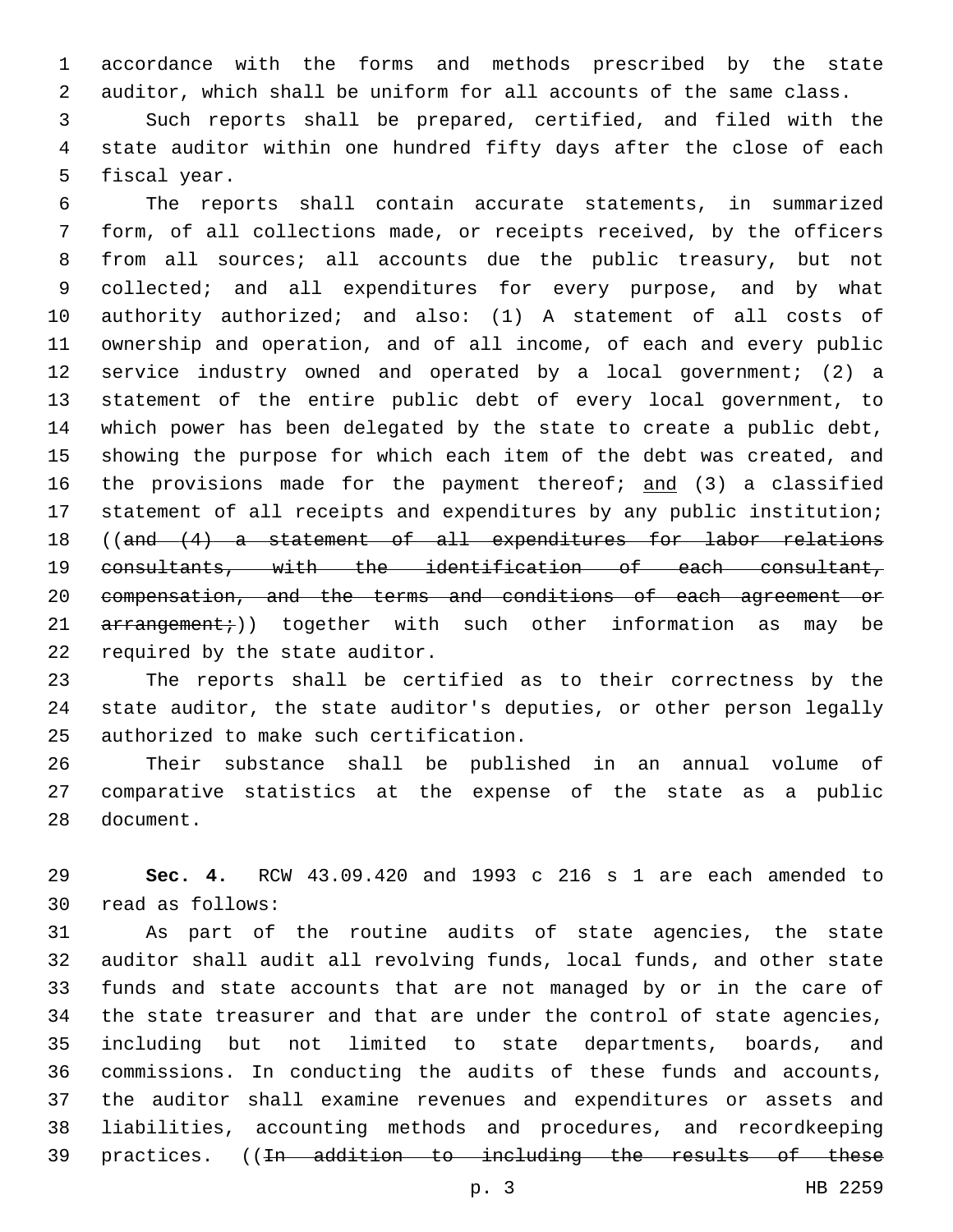examinations as part of the routine audits of the agencies, the 2 auditor shall report to the legislature on the status of all such funds and accounts that have been examined during the preceding biennium and any recommendations for their improved financial management. Such a report shall be filed with the legislature within five months of the end of each biennium regarding the funds and accounts audited during the biennium. The first such report shall be filed by December 1, 1993, regarding any such funds and accounts 9 audited during the 1991-93 biennium.))

 **Sec. 5.** RCW 43.09.440 and 2012 c 229 s 817 are each amended to 11 read as follows:

12  $((+1))$  The board and the state auditor shall collaborate with the joint legislative audit and review committee regarding 14 performance audits of state government.

 $((+a))$   $(1)$  The board shall establish criteria for performance audits consistent with the criteria and standards followed by the joint legislative audit and review committee. This criteria shall include, at a minimum, the auditing standards of the United States government accountability office, as well as legislative mandates and performance objectives established by state agencies and the legislature. Mandates include, but are not limited to, agency strategies, timelines, program objectives, and mission and goals as 23 required in RCW 43.88.090.

24 ( $(\overline{a})$ ) (2) Using the criteria developed in ( $(\overline{a})$  of this)) subsection (1) of this section, the state auditor shall contract for a statewide performance review to be completed as expeditiously as possible as a preliminary to a draft work plan for conducting performance audits. The board and the state auditor shall develop a schedule and common methodology for conducting these reviews. The purpose of these performance reviews is to identify those agencies, programs, functions, or activities most likely to benefit from performance audits and to identify likely areas warranting early review, taking into account prior performance audits, if any, and 34 prior fiscal audits.

 (( $\left(\frac{1}{1}e\right)$ ) (3) The board and the state auditor shall develop the draft work plan for performance audits based on input from citizens, state employees, including frontline employees, state managers, chairs and ranking members of appropriate legislative committees, the joint legislative audit and review committee, public officials, and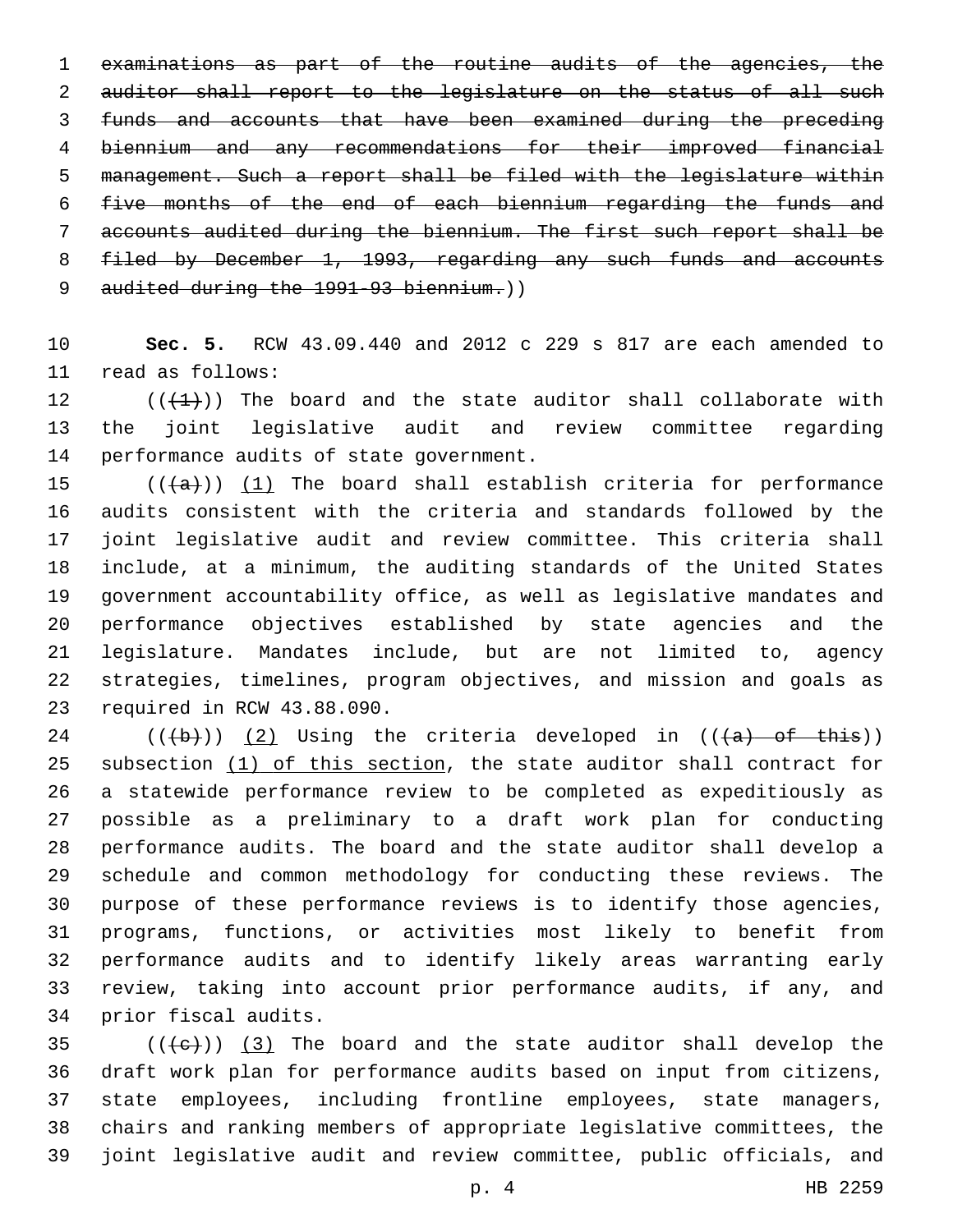others. The draft work plan may include a list of agencies, programs, or systems to be audited on a timeline decided by the board and the state auditor based on a number of factors including risk, importance, and citizen concerns. When putting together the draft work plan, there should be consideration of all audits and reports already required. On average, audits shall be designed to be 7 completed as expeditiously as possible.

 $((+d))$   $(4)$  Before adopting the final work plan, the board shall consult with the legislative auditor and other appropriate oversight and audit entities to coordinate work plans and avoid duplication of effort in their planned performance audits of state government agencies. The board shall defer to the joint legislative audit and review committee work plan if a similar audit is included on both 14 work plans for auditing.

15  $((+e))$   $(5)$  The state auditor shall contract out for performance 16 audits. In conducting the audits, agency frontline employees and 17 internal auditors should be involved.

18  $((\text{+f}))(6)$  All audits must include consideration of reports 19 prepared by other government oversight entities.

20  $((\overline{g}))$   $(7)$  The audits may include:

 $(1)$  (( $\frac{1}{1})$ ) (a) Identification of programs and services that can be 22 eliminated, reduced, consolidated, or enhanced;

 $23$  (( $(i+i)$ ) (b) Identification of funding sources to the state 24 agency, to programs, and to services that can be eliminated, reduced, 25 consolidated, or enhanced;

 $26$  (( $(i\text{iii})$ )) (c) Analysis of gaps and overlaps in programs and 27 services and recommendations for improving, dropping, blending, or 28 separating functions to correct gaps or overlaps;

29 ( $(\overline{4}\overline{v})$ ) (d) Analysis and recommendations for pooling information 30 technology systems used within the state agency, and evaluation of 31 information processing and telecommunications policy, organization, 32 and management;

 $((+\nabla)^2)(e)$  Analysis of the roles and functions of the state agency, its programs, and its services and their compliance with statutory authority and recommendations for eliminating or changing those roles and functions and ensuring compliance with statutory 37 authority;

38  $((+v\text{i}+))$  (f) Recommendations for eliminating or changing 39 statutes, rules, and policy directives as may be necessary to ensure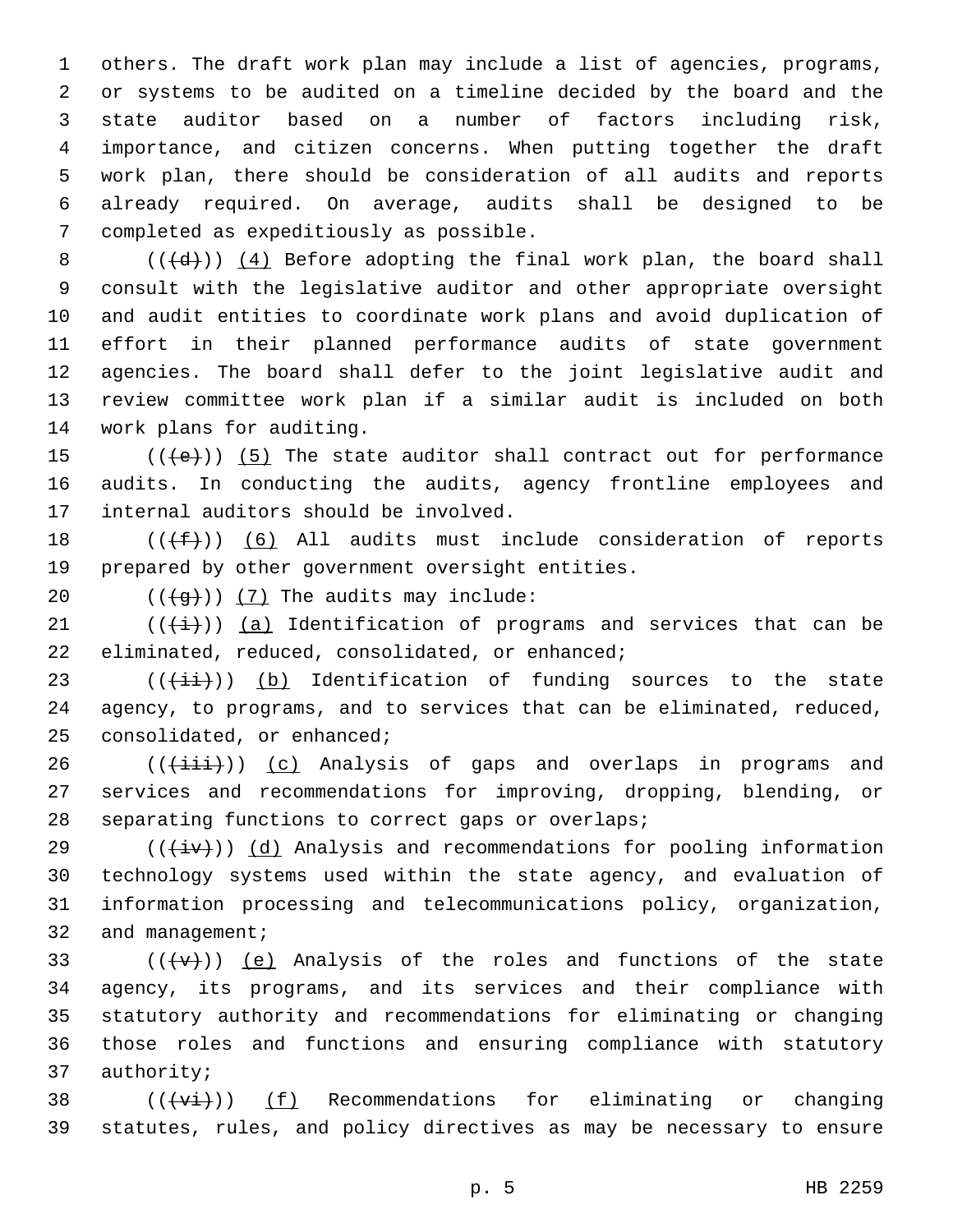1 that the agency carry out reasonably and properly those functions 2 vested in the agency by statute;

3 (((vii)) (g) Verification of the reliability and validity of 4 agency performance data, self-assessments, and performance 5 measurement systems as required under RCW 43.88.090;

6  $((\overline{\text{within}}))$  (h) Identification of potential cost savings in the 7 state agency, its programs, and its services;

8  $((+ix))$  (i) Identification and recognition of best practices;

9  $((+x))$  (j) Evaluation of planning, budgeting, and program 10 evaluation policies and practices;

11 (((+xi)) (k) Evaluation of personnel systems operation and 12 management;

13  $((+x\text{iii}))$  (1) Evaluation of state purchasing operations and 14 management policies and practices; and

15 (( $\frac{1}{15}$  (( $\frac{1}{11}$ )) (m) Evaluation of organizational structure and 16 staffing levels, particularly in terms of the ratio of managers and 17 supervisors to nonmanagement personnel.

 $((+h))$  (8) The state auditor must solicit comments on preliminary performance audit reports from the audited state agency, the office of the governor, the office of financial management, the board, the chairs and ranking members of appropriate legislative committees, and the joint legislative audit and review committee for comment. Comments must be received within thirty days after receipt of the preliminary performance audit report unless a different time period is approved by the state auditor. All comments shall be incorporated into the final performance audit report. The final performance audit report shall include the objectives, scope, and methodology; the audit results, including findings and recommendations; conclusions; and identification of best practices.

 $((+i+))$  (9) The board and the state auditor shall jointly release final performance audit reports to the governor, the citizens of Washington, the joint legislative audit and review committee, and the appropriate standing legislative committees. Final performance audit 34 reports shall be posted on the internet.

 $(1)$ ) (10) For institutions of higher education, performance audits shall not duplicate, and where applicable, shall make maximum use of existing audit records, accreditation reviews, and performance measures required by the office of financial management and nationally or regionally recognized accreditation organizations